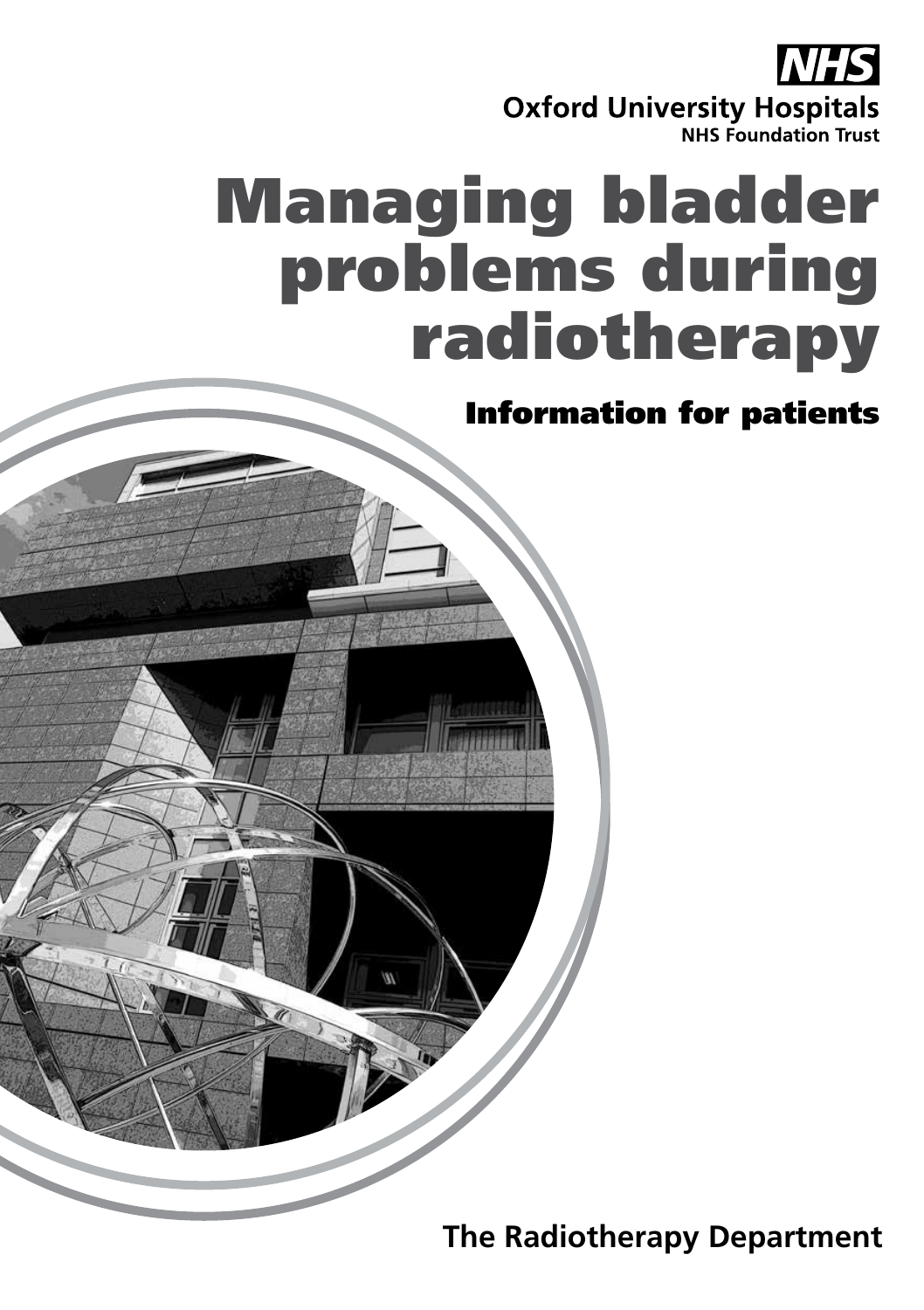Bladder problems are common during radiotherapy treatment to the pelvis, as the treatment can irritate the bladder. You may find that you feel the need to pass urine more often, find it difficult to hold on, or feel a burning or stinging sensation when you pass urine. Sometimes you may find it difficult to start the flow of urine or it may stop and start and flow very slowly. Many of these problems can be helped by some simple tips.

## Things that you can do:

**increase** the amount of water you drink every day. You should aim to drink about **2 litres** (about 6 to 8 cups) of fluid each day, most of which should be water. If you are passing urine frequently during the night, you may wish to drink more in the early part of the day and reduce the amount you drink in the evening.

**Avoid** drinks that may irritate your bladder more. If you do have these drinks, try to have them less often or stop them completely to see if this helps.

Drinks which **may irritate** the bladder are:

- drinks containing caffeine such as coffee, tea, green tea, hot chocolate or cola
- alcohol
- carbonated (fizzy) drinks
- citrus fruit juices (e.g. orange or grapefruit).

Drinks which are thought **not to irritate** the bladder are:

- water (definitely not an irritant)
- caffeine-free tea and coffee
- fruit and herbal teas
- diluted fruit juices (squash)
- milk.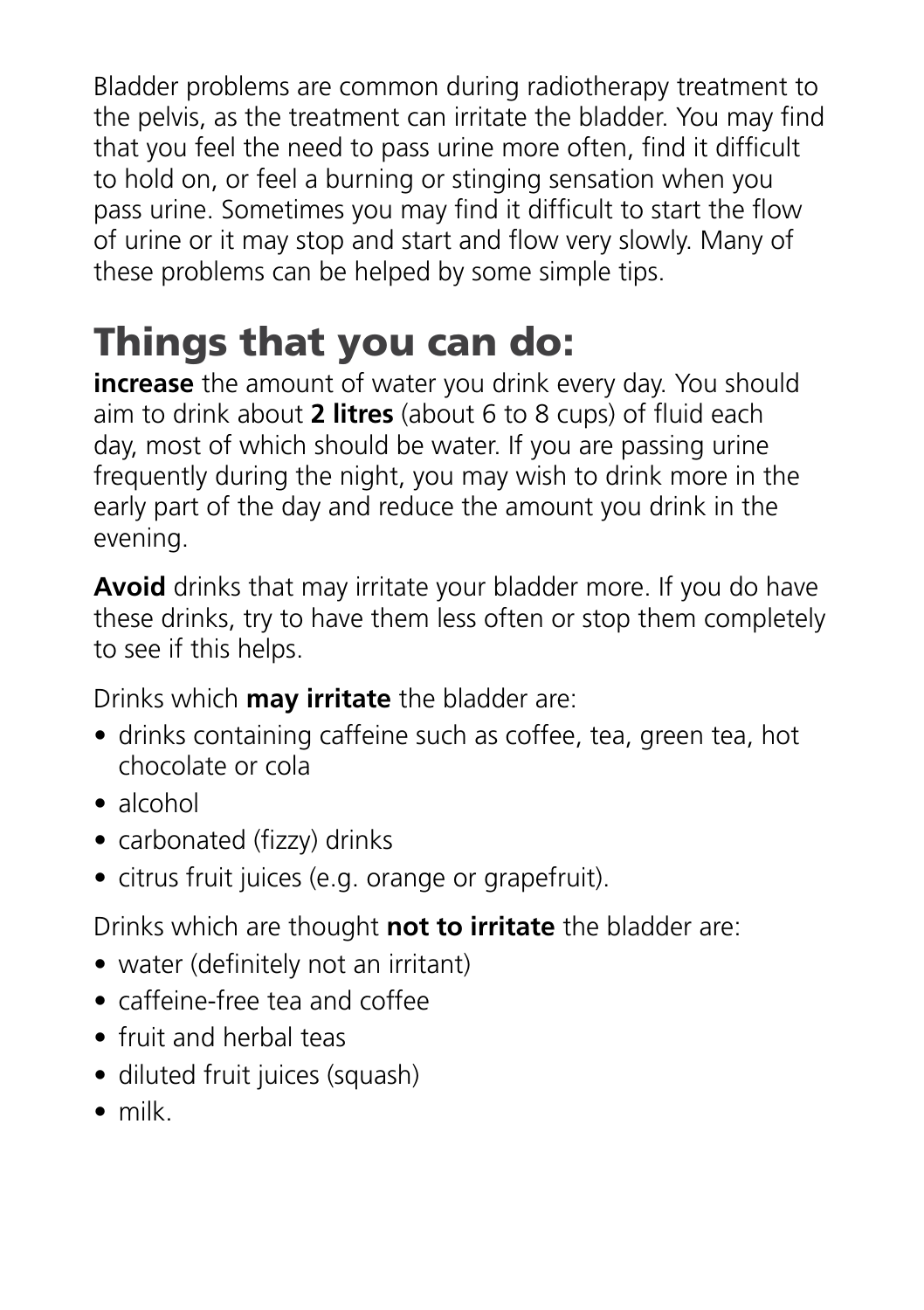**Reduce or give up smoking**. This can be difficult at a stressful time, but may help to reduce your symptoms. You can get help to give up smoking. Ask your radiographer or nurse for the 'Radiotherapy: Stopping Smoking – support and advice services' leaflet.

Other things that you can try:

- **Avoid** spicy foods, as these can also irritate the bladder.
- **Avoid** becoming constipated, as this can cause pressure on the bladder. If you find you are becoming constipated, speak to your radiographer or nurse, who can give you some advice on how to manage this.
- Find ways to reduce stress, as this can sometimes increase the need to pass urine.
- Strengthen your pelvic floor muscles to reduce weakness or incontinence. Please ask for a leaflet which describes these exercises.

If you are still experiencing problems or they have got worse, or if you experience any of the symptoms below, please let the radiographers know as soon as you arrive so they can arrange for a healthcare professional to see you:

- blood in your urine
- passing blood clots in your urine
- pain or stinging when passing urine
- straining to start the flow of urine.

We may carry out a urine test to make sure you do not have a bladder infection. We will also discuss the use of painkillers such as paracetamol or ibuprofen, which can help reduce the inflammation and irritation caused by your treatment.

There may be other medication that could benefit your symptoms, but this will be discussed with you when you are seen by your specialist radiotherapy nurse or treatment review radiographer. We may give you a 'Macmillan Toilet card' which gives you access to toilets urgently, when you are out.